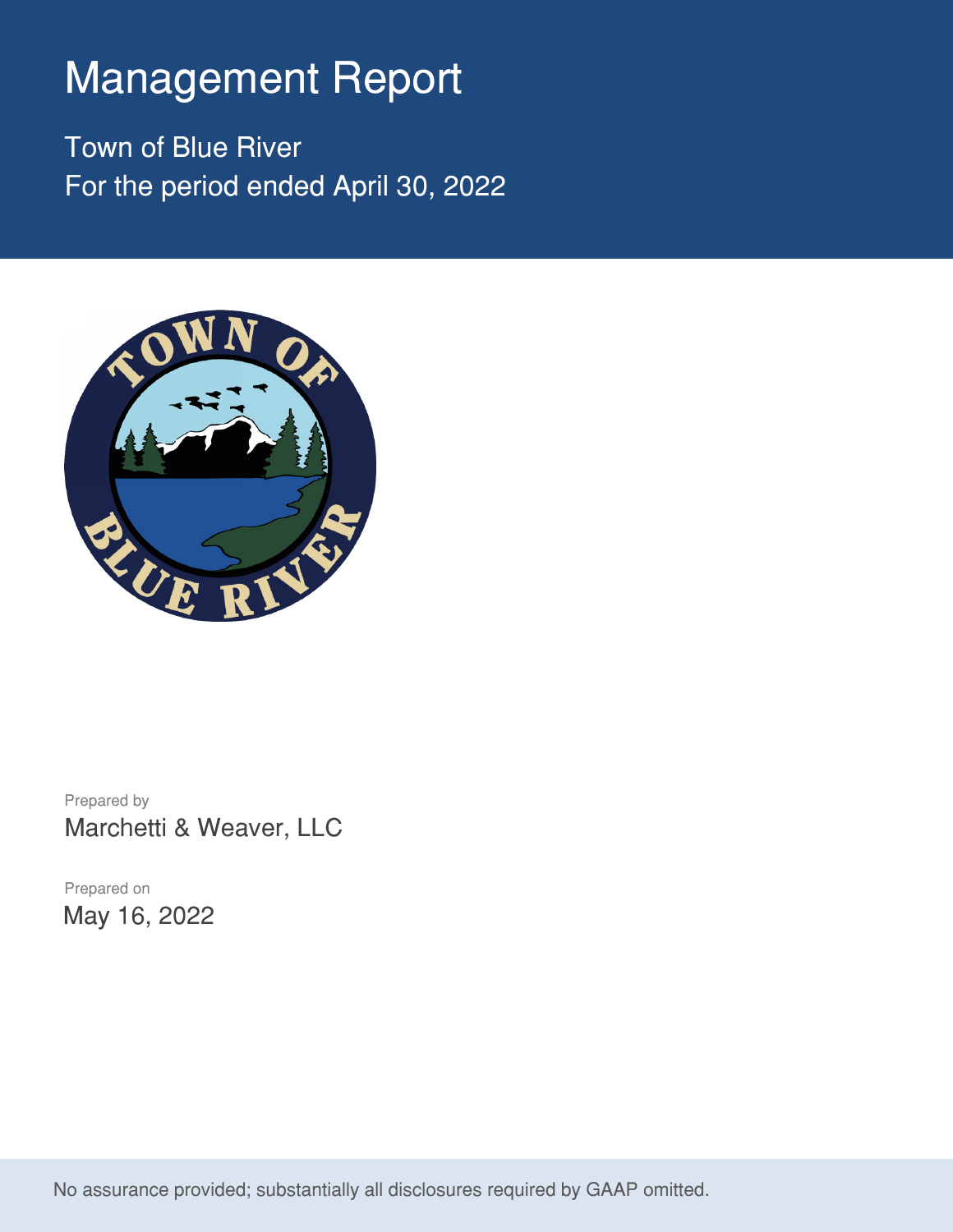## **Table of Contents**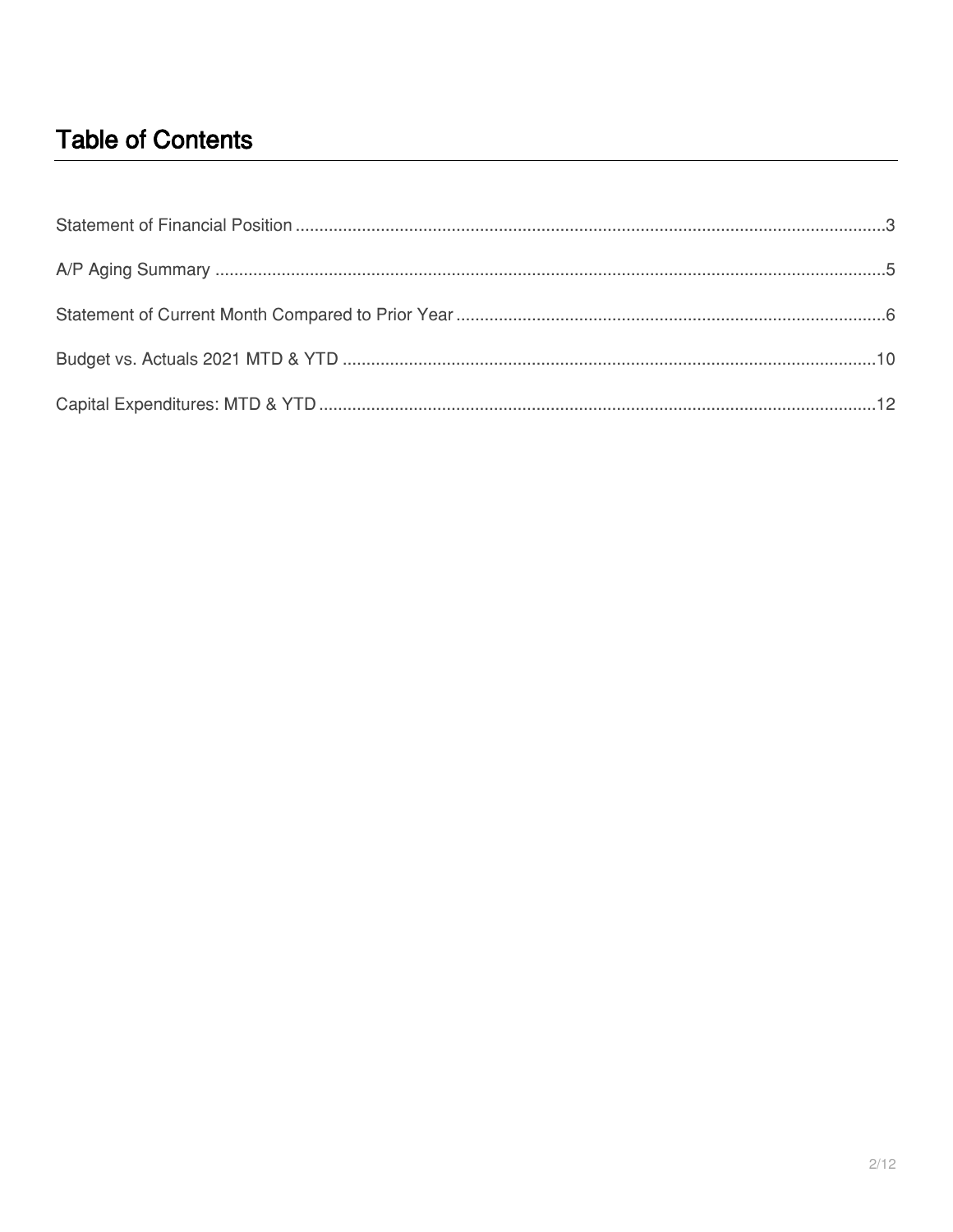### Statement of Financial Position

As of April 30, 2022

|                                        | <b>Total</b>   |
|----------------------------------------|----------------|
| <b>ASSETS</b>                          |                |
| <b>Current Assets</b>                  |                |
| <b>Bank Accounts</b>                   |                |
| 10010 Operating - Alpine Bank          | 1,624,928.24   |
| 10050 Petty Cash                       | 250.00         |
| 10100 Credit Card - Alpine             | 1,148.16       |
| 101065 American Rescue Plan Funds      | 115,754.68     |
| 10110 Reserve1 - Alpine Bank           | 231,307.27     |
| 10120 Reserve2 - Alpine Bank           | 1,108,844.02   |
| 10130 CD's - Citywide Banks            | 211,251.72     |
| 10140 Conservation Trust-Alpine Bank   | 116,977.76     |
| 10150 FirstBank - Reserves             | 100,001.00     |
| 10160 Colorado Trust                   | 535,753.67     |
| 10170 CSAFE                            | 100.00         |
| 10410 Illiquid Trust Funds             | 1,187.42       |
| <b>Total Bank Accounts</b>             | 4,047,503.94   |
| <b>Other Current Assets</b>            |                |
| 10430 Property Taxes Receivable        | 219,152.88     |
| <b>Total Other Current Assets</b>      | 219,152.88     |
| <b>Total Current Assets</b>            | 4,266,656.82   |
| <b>TOTAL ASSETS</b>                    | \$4,266,656.82 |
| <b>LIABILITIES AND EQUITY</b>          |                |
| <b>Liabilities</b>                     |                |
| <b>Current Liabilities</b>             |                |
| <b>Accounts Payable</b>                |                |
| 2000 *Accounts Payable                 | 5,248.16       |
| <b>Total Accounts Payable</b>          | 5,248.16       |
| <b>Other Current Liabilities</b>       |                |
| 20050 Payroll Liabilities              | 0.00           |
| Cebt                                   | $-1,825.55$    |
| CO Income Tax                          | 1,526.00       |
| <b>Total 20050 Payroll Liabilities</b> | $-299.55$      |
| 20300 Deferred Revenue - Property Tax  | 219,152.88     |
| <b>Total Other Current Liabilities</b> | 218,853.33     |
| <b>Total Current Liabilities</b>       | 224,101.49     |
| <b>Total Liabilities</b>               | 224,101.49     |
| <b>Equity</b>                          |                |
| 30010 Invested in Capital Assets, Net  | 2,137,720.32   |
| 30020 Fund Balance - Amendment 1       | 46,804.00      |
| 30030 Fund Balance - Conservation Trs  | 54,434.00      |
| 30100 General Fund Balance             | 463,960.54     |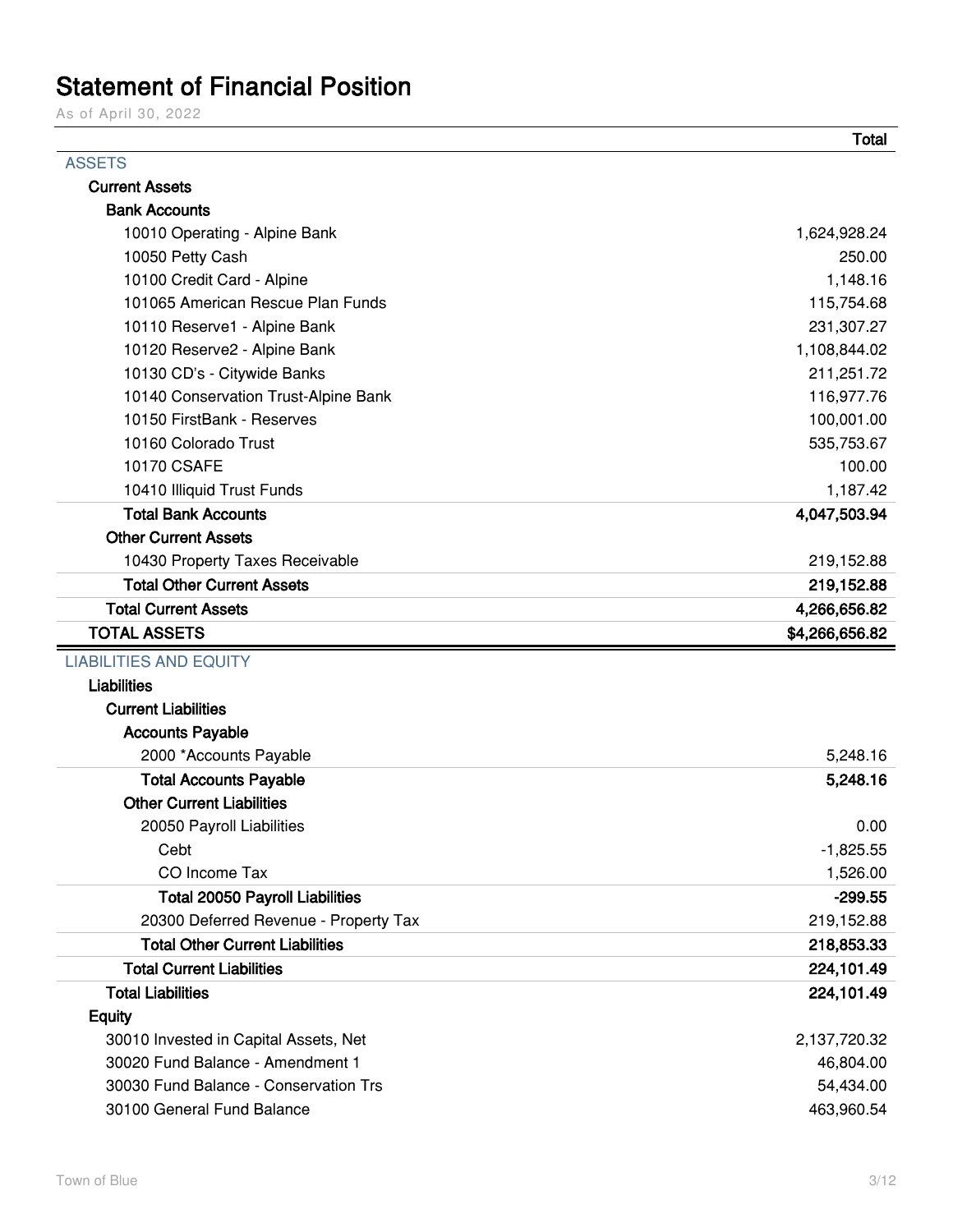|                                      | Total          |
|--------------------------------------|----------------|
| 30310 Reserves-Land Acquisition      | 300,000.00     |
| 30320 Reserves-Road Improvements     | 400,000.00     |
| 30330 Reserves-Town Hall Renovations | 100,000.00     |
| Net Revenue                          | 539,636.47     |
| <b>Total Equity</b>                  | 4,042,555.33   |
| <b>TOTAL LIABILITIES AND EQUITY</b>  | \$4,266,656.82 |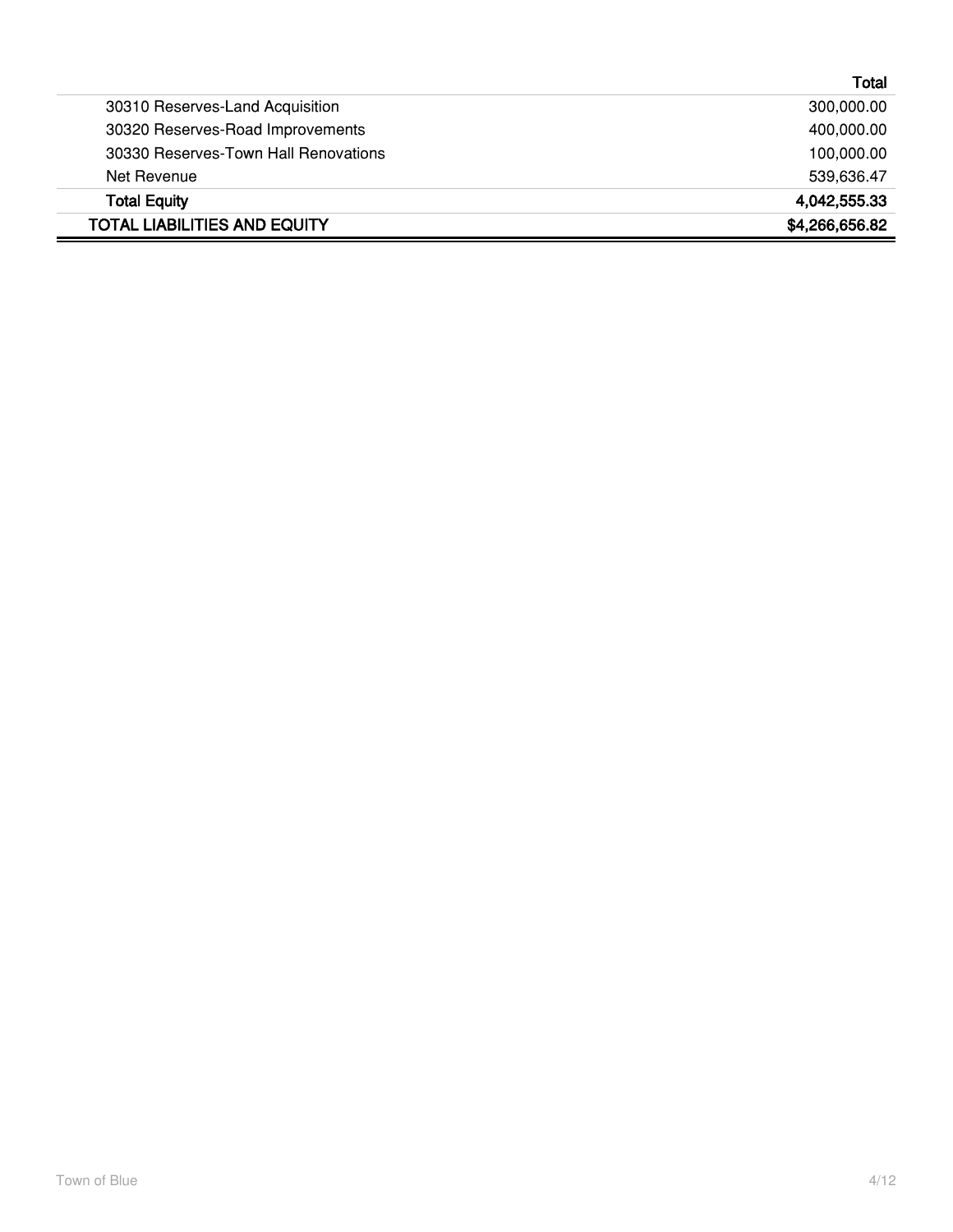# **A/P Aging Summary**

As of April 30, 2022

|                                     | Current    | - 30   | $31 - 60$ | 61 - 90 | 91 and over | Total      |
|-------------------------------------|------------|--------|-----------|---------|-------------|------------|
| <b>Breckenridge Building Center</b> | 72.13      |        |           |         |             | 72.13      |
| <b>HD Supply</b>                    | 889.92     |        |           |         |             | 889.92     |
| <b>Summit County Clerk</b>          | 851.11     |        |           |         |             | 851.11     |
| <b>Widner Juran LLP</b>             | 3,435.00   |        |           |         |             | 3,435.00   |
| <b>TOTAL</b>                        | \$5,248.16 | \$0.00 | \$0.00    | \$0.00  | \$0.00      | \$5,248.16 |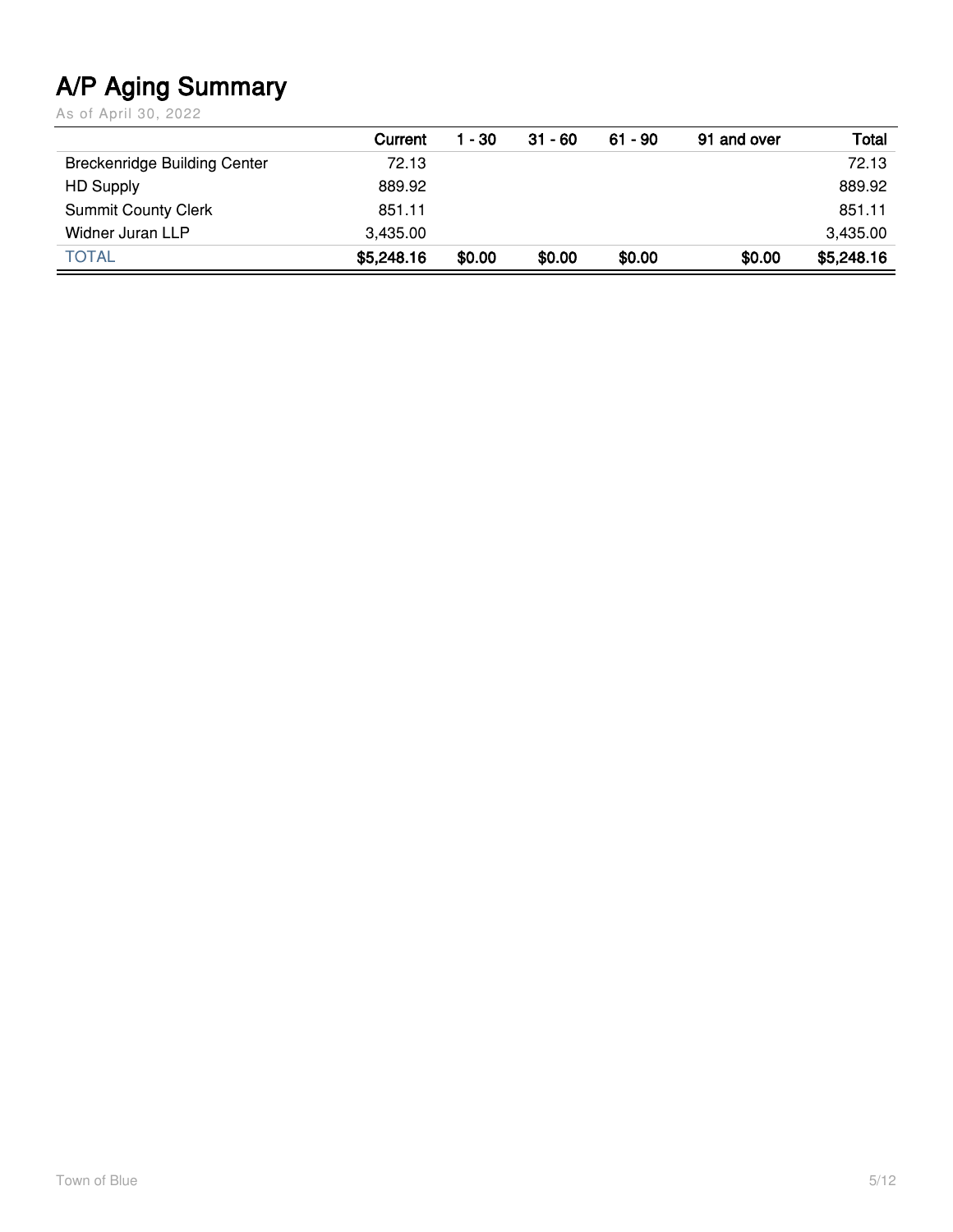# **Statement of Current Month Compared to Prior Year**

April 2022

|                                            |            |               |              |            | Total                 |
|--------------------------------------------|------------|---------------|--------------|------------|-----------------------|
|                                            | Apr 2022   | Apr 2021 (PY) | Change       | % Change   | Jan - Apr, 2022 (YTD) |
| <b>REVENUE</b>                             |            |               |              |            |                       |
| 40000 Tax Revenue                          |            |               |              |            |                       |
| 40010 General Property Tax                 |            | 75,213.92     | $-75,213.92$ | $-100.00%$ | 297,837.21            |
| 40020 Delinquent Taxes                     | 56,732.55  |               | 56,732.55    |            | 56,732.55             |
| 40030 Lodging Tax                          | 21,097.02  | 32,950.75     | $-11,853.73$ | $-35.97%$  | 149,064.48            |
| 40040 Specific Ownership Tax               | 2,623.63   | 3,146.10      | $-522.47$    | $-16.61%$  | 10,585.47             |
| 40050 Motor Vehicle License Fees           | 599.78     | 685.54        | $-85.76$     | $-12.51%$  | 2,688.40              |
| 40060 Sales Tax                            | 106,435.89 | 66,208.60     | 40,227.29    | 60.76%     | 313,176.36            |
| 40070 Cigarette Tax                        |            | 23.39         | $-23.39$     | $-100.00%$ | 566.77                |
| 40080 Highway User's Tax                   | 4,324.58   | 3,283.52      | 1,041.06     | 31.71 %    | 14,239.90             |
| 40090 Road & Bridge                        | 10,661.02  | 9,615.82      | 1,045.20     | 10.87%     | 10,889.59             |
| <b>Total 40000 Tax Revenue</b>             | 202,474.47 | 191,127.64    | 11,346.83    | 5.94 %     | 855,780.73            |
| 41000 Building Department                  |            |               |              |            |                       |
| 41010 Building Inspection Dept             | 4,002.50   | 10,097.96     | $-6,095.46$  | $-60.36%$  | 12,520.25             |
| 41020 Architectural Review Fees            | 50.00      | 100.00        | $-50.00$     | $-50.00%$  | 100.00                |
| <b>Total 41000 Building Department</b>     | 4,052.50   | 10,197.96     | $-6,145.46$  | $-60.26%$  | 12,620.25             |
| 42000 Municipal Court Revenue              |            |               |              |            | 37.00                 |
| 42010 Municipal Court Fines                | 1,838.00   | 2,694.50      | $-856.50$    | $-31.79%$  | 5,779.50              |
| 42020 Code Enforcement Surcharge           | 359.00     | 644.00        | $-285.00$    | $-44.25%$  | 1,210.00              |
| 42030 Marshal Office Revenue               | 10.00      | 10.00         | 0.00         | 0.00%      | 90.75                 |
| <b>Total 42000 Municipal Court Revenue</b> | 2,207.00   | 3,348.50      | $-1,141.50$  | $-34.09%$  | 7,117.25              |
| 44000 Other Income                         |            |               |              |            |                       |
| 44010 Conservation Trust Fund              |            |               |              |            | 3,028.24              |
| 44020 Interest on Investments              | 220.19     | 24.34         | 195.85       | 804.64%    | 447.32                |
| 44025 Interest on Taxes                    |            | 21.23         | $-21.23$     | $-100.00%$ |                       |
| 44030 Natural Gas Franchise                |            | 12,804.65     | $-12,804.65$ | $-100.00%$ | 28,876.24             |
| 44040 Forestry Income                      |            |               |              |            | 90,081.12             |
| 44055 CDOT Marshal Grants                  |            |               |              |            | 6,772.00              |
| 44070 Credit Card Fees                     | 61.14      | 76.58         | $-15.44$     | $-20.16%$  | 208.03                |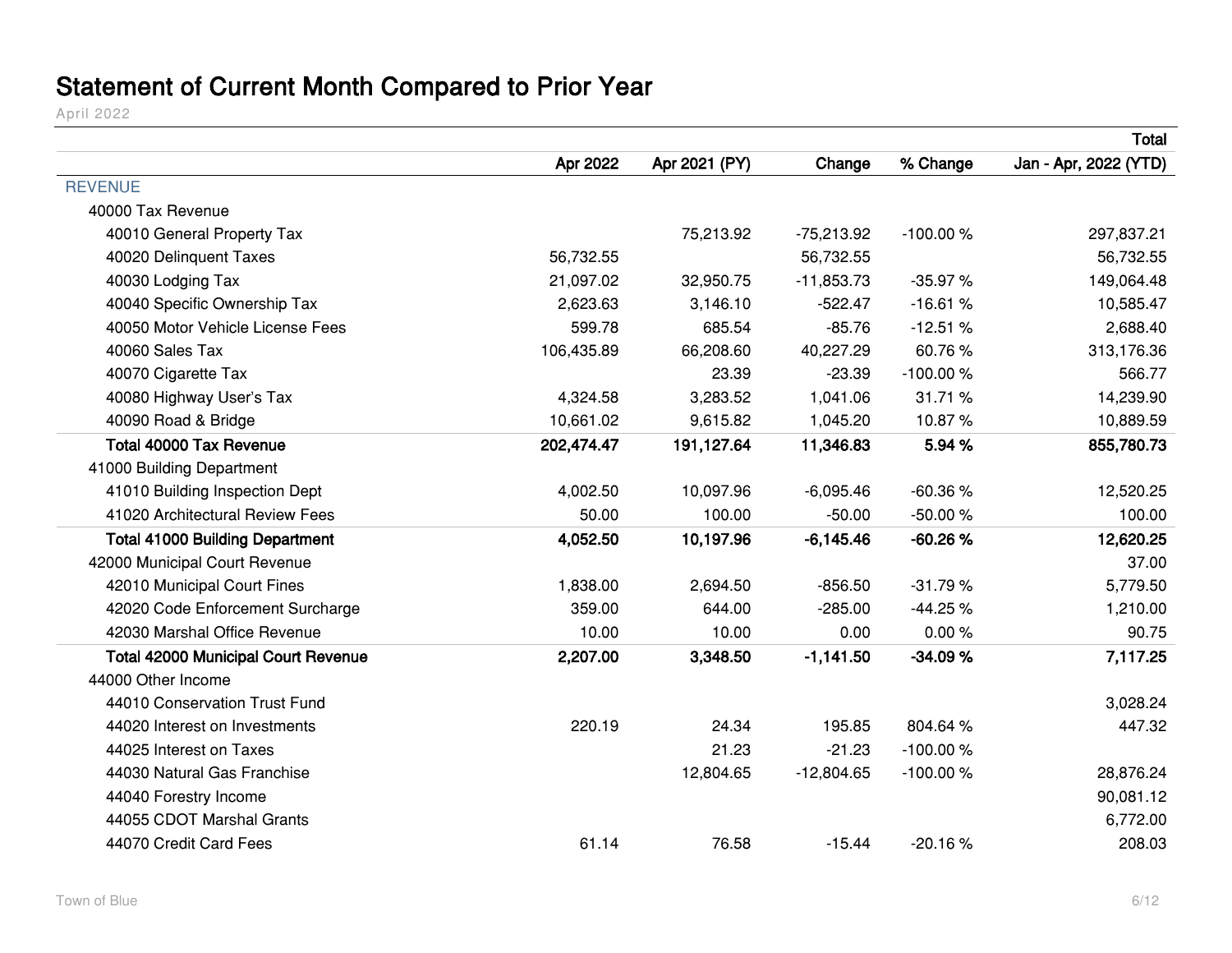|                                      |            |               |              |            | Total                 |
|--------------------------------------|------------|---------------|--------------|------------|-----------------------|
|                                      | Apr 2022   | Apr 2021 (PY) | Change       | % Change   | Jan - Apr, 2022 (YTD) |
| 44080 Lodging Tax Registration       | 400.00     | 625.00        | $-225.00$    | $-36.00%$  | 30,600.00             |
| 44090 Business Licenses              | 550.00     | 550.00        | 0.00         | 0.00%      | 2,650.00              |
| 44100 Admin Miscellaneous Income     |            | 699.00        | $-699.00$    | $-100.00%$ | 3,799.00              |
| Total 44000 Other Income             | 1,231.33   | 14,800.80     | $-13,569.47$ | $-91.68%$  | 166,461.95            |
| <b>Total Revenue</b>                 | 209,965.30 | 219,474.90    | $-9,509.60$  | $-4.33%$   | 1,041,980.18          |
| <b>GROSS PROFIT</b>                  | 209,965.30 | 219,474.90    | $-9,509.60$  | $-4.33%$   | 1,041,980.18          |
| <b>EXPENDITURES</b>                  |            |               |              |            |                       |
| 71000 Personnel                      |            |               |              |            |                       |
| 71010 Salaries - Elected Officials   | 1,600.00   | 1,150.00      | 450.00       | 39.13 %    | 5,500.00              |
| 71020 Salary - Town Manager          | 8,000.00   | 6,538.46      | 1,461.54     | 22.35 %    | 32,000.00             |
| 71030 Salary - Town Clerk            | 4,536.20   | 3,741.43      | 794.77       | 21.24 %    | 18,506.12             |
| 71040 Payroll Taxes - All Employees  | 3,021.46   | 2,054.13      | 967.33       | 47.09%     | 12,532.07             |
| 71060 Workman's Comp Insurance       | 2,292.00   | 1,413.00      | 879.00       | 62.21 %    | 3,612.00              |
| 71070 Health Insurance               | 2,845.31   | 2,346.66      | 498.65       | 21.25 %    | 12,185.57             |
| 71076 Retirement-Town Match          | 719.06     |               | 719.06       |            | 2,876.24              |
| 71080 Town Attorney                  | 3,435.00   | 3,912.00      | $-477.00$    | $-12.19%$  | 8,679.00              |
| 71090 Accountant                     |            | 313.75        | $-313.75$    | $-100.00%$ | 1,008.95              |
| <b>Total 71000 Personnel</b>         | 26,449.03  | 21,469.43     | 4,979.60     | 23.19%     | 96,899.95             |
| 72000 Administration                 |            |               |              |            |                       |
| 6240 Miscellaneous                   |            |               |              |            | $-1,527.15$           |
| 72010 Office Supplies                |            |               |              |            | 782.87                |
| 72020 Telephone                      | 774.78     | 1,047.52      | $-272.74$    | $-26.04%$  | 3,304.50              |
| 72040 Printing & Publishing          | 36.58      | 1,226.38      | $-1,189.80$  | $-97.02%$  | 696.58                |
| 72050 Meetings and Events            | 3,782.92   | 2,524.59      | 1,258.33     | 49.84 %    | 9,776.73              |
| 72060 Training & Travel              |            | 115.00        | $-115.00$    | $-100.00%$ | 830.00                |
| 72070 Sales & Lodging Tax Admin      |            |               |              |            | 762.65                |
| 72080 Professional Services          |            | 225.00        | $-225.00$    | $-100.00%$ | 2,025.00              |
| 72090 Equipment Repairs & Lease      | 400.38     | 359.89        | 40.49        | 11.25 %    | 1,586.52              |
| 72100 Technology                     | 8,981.32   | 2,021.34      | 6,959.98     | 344.33%    | 13,042.15             |
| 72105 Community Engagement/Marketing |            |               |              |            | 217.65                |
| 72106 Community Fund                 |            |               |              |            | 50.00                 |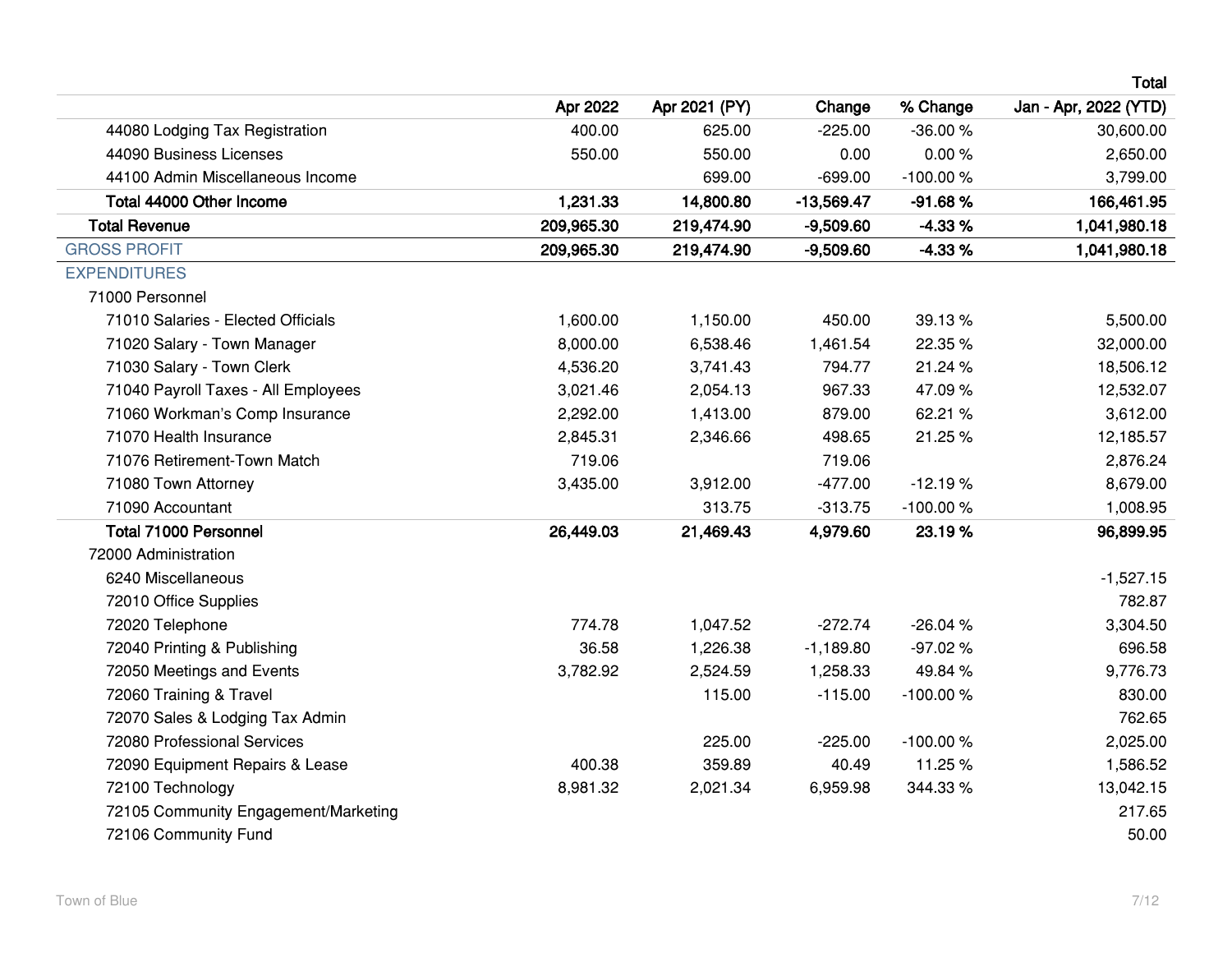|                                                  |           |               |           |            | Total                 |
|--------------------------------------------------|-----------|---------------|-----------|------------|-----------------------|
|                                                  | Apr 2022  | Apr 2021 (PY) | Change    | % Change   | Jan - Apr, 2022 (YTD) |
| 72110 Insurance                                  |           |               |           |            | 29,870.92             |
| 72130 Elections                                  | 10,845.93 |               | 10,845.93 |            | 12,616.16             |
| 72140 Cnty Treasurer's Fees                      | 1,134.80  | 1,504.69      | $-369.89$ | $-24.58%$  | 8,285.12              |
| 72170 CAST                                       |           |               |           |            | 630.00                |
| 72180 Credit Card Charges                        | 54.43     | 65.69         | $-11.26$  | $-17.14%$  | 184.60                |
| <b>Total 72000 Administration</b>                | 26,011.14 | 9,090.10      | 16,921.04 | 186.15%    | 83,134.30             |
| 73000 Town Hall Expense                          |           |               |           |            |                       |
| 73010 Utilities                                  | 1,082.20  | 1,090.53      | $-8.33$   | $-0.76%$   | 4,818.03              |
| 73020 Trash                                      | 175.21    | 128.05        | 47.16     | 36.83%     | 662.25                |
| 73040 Grounds & Snow Removal                     |           |               |           |            | 28.64                 |
| 73060 Repairs & Maintenance                      | 157.38    | 243.84        | $-86.46$  | $-35.46%$  | 345.72                |
| 73070 Employee Housing HOA                       | 307.00    |               | 307.00    |            | 1,303.00              |
| 73080 Employee Housing Utilities                 | 718.05    |               | 718.05    |            | 1,892.09              |
| 73090 Employee Housing Supplies                  | 25.45     |               | 25.45     |            | 25.45                 |
| Total 73000 Town Hall Expense                    | 2,465.29  | 1,462.42      | 1,002.87  | 68.58%     | 9,075.18              |
| 74000 Planning & Zoning                          |           |               |           |            |                       |
| 74010 P&Z Commission Salaries                    | 700.00    | 850.00        | $-150.00$ | $-17.65%$  | 2,700.00              |
| Total 74000 Planning & Zoning                    | 700.00    | 850.00        | $-150.00$ | $-17.65%$  | 2,700.00              |
| 75000 Municipal Court                            |           |               |           |            |                       |
| 75010 Municipal Judge                            | 541.67    | 541.67        | 0.00      | 0.00%      | 2,166.68              |
| 75020 Prosecutor                                 | 800.00    | 800.00        | 0.00      | 0.00%      | 3,200.00              |
| 75040 Court Administration                       |           | 44.05         | $-44.05$  | $-100.00%$ | 15.88                 |
| <b>Total 75000 Municipal Court</b>               | 1,341.67  | 1,385.72      | $-44.05$  | $-3.18%$   | 5,382.56              |
| 76000 Public Safety                              |           |               |           |            |                       |
| 76010 Salary - Police Department                 | 24,569.34 | 13,616.00     | 10,953.34 | 80.44 %    | 104,982.88            |
| 76015 Office/General Administrative Expenditures |           |               |           |            | 2,022.00              |
| 76030 Fuel                                       | 1,574.66  | 447.25        | 1,127.41  | 252.08%    | 3,465.13              |
| 76040 Supplies - Police                          | 276.89    |               | 276.89    |            | 4,111.25              |
| 76050 Auto Repair & Maintenance                  | 53.10     | 146.20        | $-93.10$  | $-63.68%$  | 398.64                |
| 76060 Animal Shelter                             | 525.00    | 525.00        | 0.00      | 0.00%      | 1,050.00              |
| 76070 Communication                              | 13,541.00 | 9,514.50      | 4,026.50  | 42.32 %    | 14,041.00             |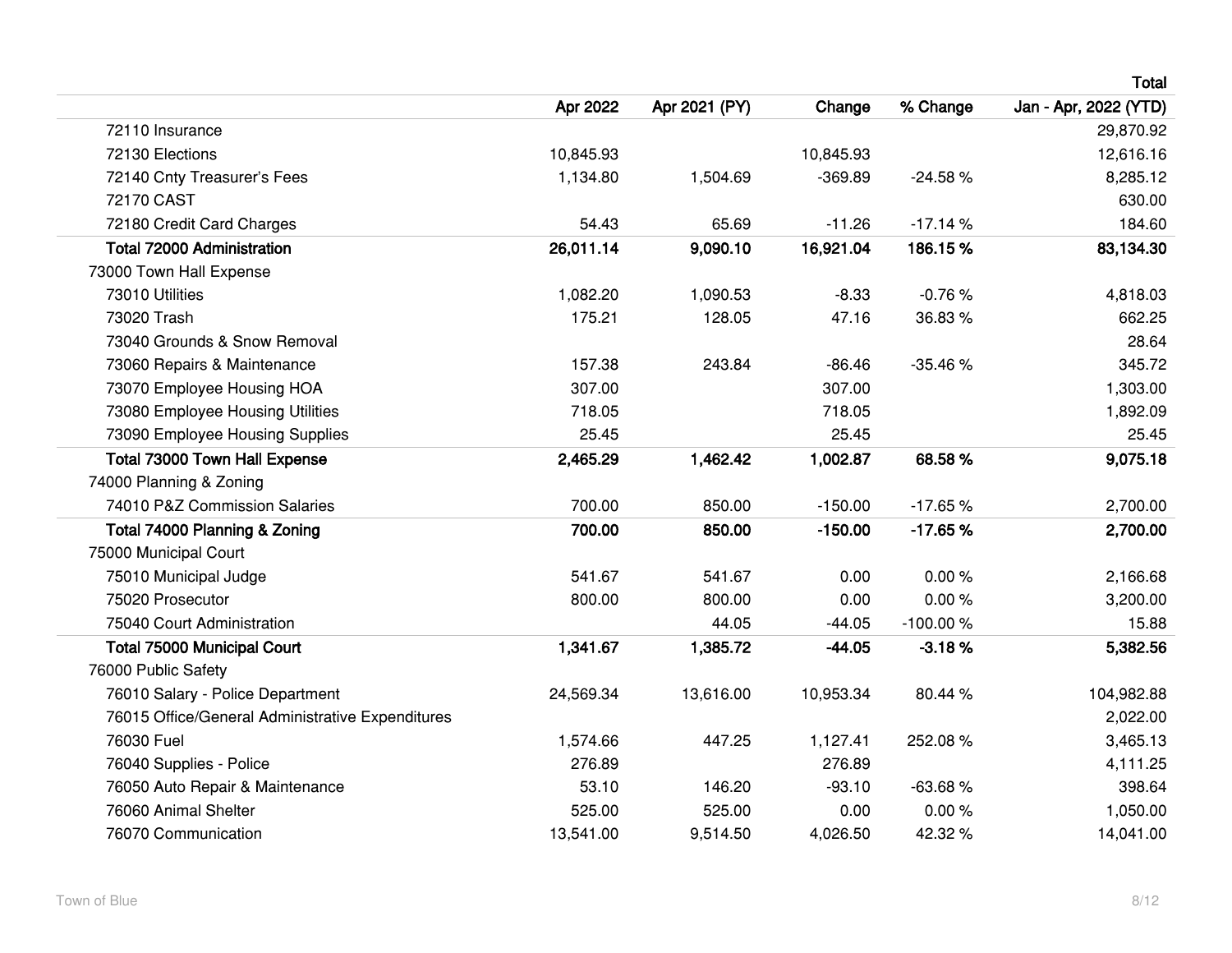|                                         |             |               |                |            | <b>Total</b>          |
|-----------------------------------------|-------------|---------------|----------------|------------|-----------------------|
|                                         | Apr 2022    | Apr 2021 (PY) | Change         | % Change   | Jan - Apr, 2022 (YTD) |
| <b>76080 HASMAT</b>                     |             |               |                |            | 2,183.00              |
| 76100 Training                          |             |               |                |            | 1,906.00              |
| <b>Total 76000 Public Safety</b>        | 40,539.99   | 24,248.95     | 16,291.04      | 67.18%     | 134,159.90            |
| 77000 Public Works                      |             |               |                |            |                       |
| 77010 Building Inspector                |             |               |                |            | 4,150.74              |
| 77011 Building Contract                 |             | 212.00        | $-212.00$      | $-100.00%$ |                       |
| 77015 Electrical Inspector              |             | 195.00        | $-195.00$      | $-100.00%$ |                       |
| 77017 Building Dept Auto Repair         |             |               |                |            | 651.31                |
| 77020 Street Lights Utilities           | 135.50      |               | 135.50         |            | 407.77                |
| 77030 Snow Removal                      | 38,661.80   | 33,747.10     | 4,914.70       | 14.56 %    | 147,999.20            |
| 77060 Signs                             | 804.67      |               | 804.67         |            | 804.67                |
| 77203 Open Space/Trails Town Park       |             |               |                |            | 177.38                |
| <b>Total 77000 Public Works</b>         | 39,601.97   | 34,154.10     | 5,447.87       | 15.95 %    | 154,191.07            |
| 79000 Capital Improvements              |             |               |                |            |                       |
| 80100 Capital Expenses                  |             |               |                |            |                       |
| 81000 Road Projects                     |             |               |                |            |                       |
| 79018 Road Project Surveys              | 1,158.50    |               | 1,158.50       |            | 16,800.75             |
| <b>Total 81000 Road Projects</b>        | 1,158.50    |               | 1,158.50       |            | 16,800.75             |
| <b>Total 80100 Capital Expenses</b>     | 1,158.50    |               | 1,158.50       |            | 16,800.75             |
| <b>Total 79000 Capital Improvements</b> | 1,158.50    |               | 1,158.50       |            | 16,800.75             |
| <b>Total Expenditures</b>               | 138,267.59  | 92,660.72     | 45,606.87      | 49.22%     | 502,343.71            |
| <b>NET OPERATING REVENUE</b>            | 71,697.71   | 126,814.18    | $-55,116.47$   | $-43.46%$  | 539,636.47            |
| <b>NET REVENUE</b>                      | \$71,697.71 | \$126,814.18  | $$ -55,116.47$ | $-43.46%$  | \$539,636.47          |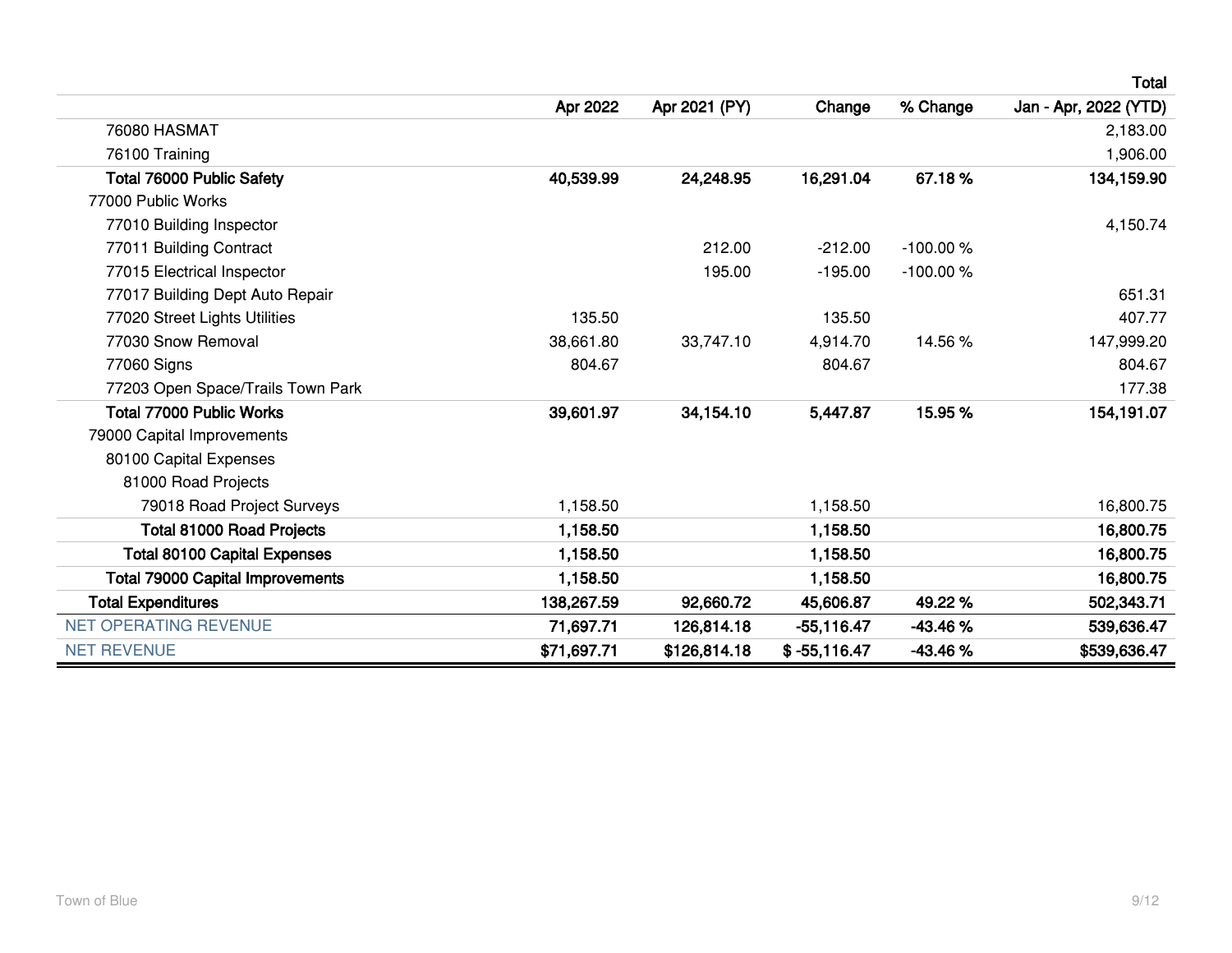### **Town of Blue Budget vs. Actuals: 2022 General Fund - FY22 P&L April, 2022**

|                                            | Apr 2022 |               |                |  |              |               | <b>Total</b>       |               |              |               |
|--------------------------------------------|----------|---------------|----------------|--|--------------|---------------|--------------------|---------------|--------------|---------------|
|                                            |          |               |                |  |              | $%$ of        |                    |               |              | $%$ of        |
|                                            |          | <b>Actual</b> | <b>Budget</b>  |  | over Budget  | <b>Budget</b> | <b>Actual</b>      | <b>Budget</b> | over Budget  | <b>Budget</b> |
| Revenue                                    |          |               |                |  |              |               |                    |               |              |               |
| 40000 Tax Revenue                          |          |               |                |  | 0.00         |               | 0.00               | 0.00          | 0.00         |               |
| 40010 General Property Tax                 |          |               | 57,715.15      |  | $-57,715.15$ | 0.00%         | 297,837.21         | 230,860.60    | 66,976.61    | 129.01%       |
| 40020 Delinquent Taxes                     |          | 56,732.55     | $-625.00$      |  | 57,357.55    | -9077.21%     | 56,732.55          | $-2,500.00$   | 59,232.55    | -2269.30%     |
| 40030 Lodging Tax                          |          | 21,097.02     | 17,916.67      |  | 3,180.35     | 117.75%       | 149,064.48         | 71,666.68     | 77,397.80    | 208.00%       |
| 40040 Specific Ownership Tax               |          | 2,623.63      | 2,083.33       |  | 540.30       | 125.93%       | 10,585.47          | 8,333.32      | 2,252.15     | 127.03%       |
| 40050 Motor Vehicle License Fees           |          | 599.78        | 1,000.00       |  | $-400.22$    | 59.98%        | 2,688.40           | 4,000.00      | $-1,311.60$  | 67.21%        |
| 40060 Sales Tax                            |          | 106,435.89    | 64,583.33      |  | 41,852.56    | 164.80%       | 313,176.36         | 258,333.32    | 54,843.04    | 121.23%       |
| 40070 Cigarette Tax                        |          |               | 83.33          |  | $-83.33$     | 0.00%         | 566.77             | 333.32        | 233.45       | 170.04%       |
| 40080 Highway User's Tax                   |          | 4,324.58      | 3,500.00       |  | 824.58       | 123.56%       | 14,239.90          | 14,000.00     | 239.90       | 101.71%       |
| 40090 Road & Bridge                        |          | 10,661.02     | 1,833.33       |  | 8,827.69     | 581.51%       | 10,889.59          | 7,333.32      | 3,556.27     | 148.49%       |
| <b>Total 40000 Tax Revenue</b>             | \$       | 202,474.47 \$ | 148,090.14 \$  |  | 54,384.33    | 136.72%       | \$<br>855,780.73\$ | 592,360.56\$  | 263,420.17   | 144.47%       |
| 41000 Building Department                  |          |               |                |  | 0.00         |               | 0.00               | 0.00          | 0.00         |               |
| 41010 Building Inspection Dept             |          | 4,002.50      | 7,083.33       |  | $-3,080.83$  | 56.51%        | 12,520.25          | 28,333.32     | $-15,813.07$ | 44.19%        |
| 41020 Architectural Review Fees            |          | 50.00         | 58.33          |  | $-8.33$      | 85.72%        | 100.00             | 233.32        | $-133.32$    | 42.86%        |
| <b>Total 41000 Building Department</b>     | \$       | 4,052.50\$    | $7,141.66 - $$ |  | 3,089.16     | 56.74%        | \$<br>12,620.25\$  | 28,566.64-\$  | 15,946.39    | 44.18%        |
| 42000 Municipal Court Revenue              |          |               |                |  | 0.00         |               | 37.00              | 0.00          | 37.00        |               |
| 42010 Municipal Court Fines                |          | 1,838.00      | 3,333.33       |  | $-1,495.33$  | 55.14%        | 5,779.50           | 13,333.32     | $-7,553.82$  | 43.35%        |
| 42020 Code Enforcement Surcharge           |          | 359.00        | 416.67         |  | $-57.67$     | 86.16%        | 1,210.00           | 1,666.68      | $-456.68$    | 72.60%        |
| 42030 Marshal Office Revenue               |          | 10.00         | 8.33           |  | 1.67         | 120.05%       | 90.75              | 33.32         | 57.43        | 272.36%       |
| <b>Total 42000 Municipal Court Revenue</b> | \$       | 2,207.00\$    | $3,758.33 - $$ |  | 1,551.33     | 58.72%        | \$<br>7,117.25\$   | 15,033.32-\$  | 7,916.07     | 47.34%        |
| 44000 Other Income                         |          |               |                |  | 0.00         |               | 0.00               | 0.00          | 0.00         |               |
| 44010 Conservation Trust Fund              |          |               |                |  | 0.00         |               | 3,028.24           | 0.00          | 3,028.24     |               |
| 44020 Interest on Investments              |          | 220.19        | 125.00         |  | 95.19        | 176.15%       | 447.32             | 500.00        | $-52.68$     | 89.46%        |
| 44025 Interest on Taxes                    |          |               | 62.50          |  | $-62.50$     | 0.00%         | 0.00               | 250.00        | $-250.00$    | 0.00%         |
| 44030 Natural Gas Franchise                |          |               | 4,833.33       |  | $-4,833.33$  | 0.00%         | 28,876.24          | 19,333.32     | 9,542.92     | 149.36%       |
| 44040 Forestry Income                      |          |               | 8,333.33       |  | $-8,333.33$  | 0.00%         | 90,081.12          | 33,333.32     | 56,747.80    | 270.24%       |
| 44055 CDOT Marshal Grants                  |          |               | 885.42         |  | $-885.42$    | 0.00%         | 6,772.00           | 3,541.68      | 3,230.32     | 191.21%       |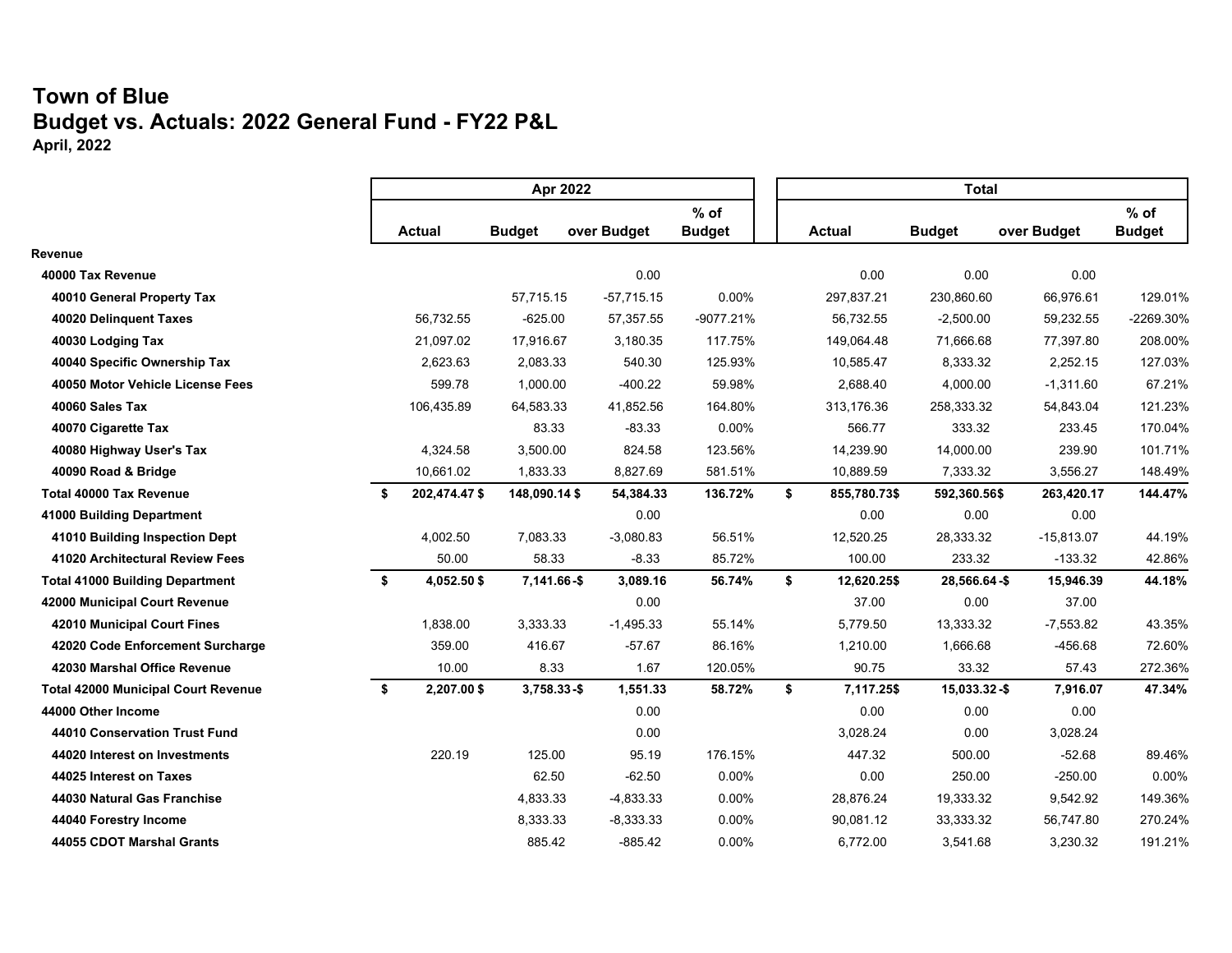| 44070 Credit Card Fees                 | 61.14               | 125.00          | $-63.86$     | 48.91%   | 208.03               | 500.00         | $-291.97$    | 41.61%  |
|----------------------------------------|---------------------|-----------------|--------------|----------|----------------------|----------------|--------------|---------|
| 44080 Lodging Tax Registration         | 400.00              | 2,083.33        | $-1,683.33$  | 19.20%   | 30,600.00            | 8,333.32       | 22,266.68    | 367.20% |
| 44090 Business Licenses                | 550.00              | 1,041.67        | -491.67      | 52.80%   | 2,650.00             | 4,166.68       | -1,516.68    | 63.60%  |
| 44100 Admin Miscellaneous Income       |                     | 1,000.00        | $-1,000.00$  | 0.00%    | 3,799.00             | 4,000.00       | $-201.00$    | 94.98%  |
| Total 44000 Other Income               | \$<br>1,231.33 \$   | 18,489.58-\$    | 17,258.25    | 6.66%    | \$<br>166,461.95\$   | 73,958.32\$    | 92,503.63    | 225.08% |
| <b>Total Revenue</b>                   | \$<br>209,965.30 \$ | 177,479.71 \$   | 32,485.59    | 118.30%  | \$<br>1,041,980.18\$ | 709,918.84\$   | 332,061.34   | 146.77% |
| <b>Gross Profit</b>                    | \$<br>209,965.30 \$ | 177,479.71 \$   | 32,485.59    | 118.30%  | \$<br>1,041,980.18\$ | 709,918.84\$   | 332,061.34   | 146.77% |
| Expenditures                           |                     |                 |              |          |                      |                |              |         |
| 50010 Transfer to Capital Fund         |                     | 33,333.33       | $-33,333.33$ | 0.00%    | 0.00                 | 133,333.32     | -133,333.32  | 0.00%   |
| 55000 Transfer to Recreation Path Fund |                     | 4,166.67        | $-4,166.67$  | 0.00%    | 0.00                 | 16,666.68      | $-16,666.68$ | 0.00%   |
| 71000 Personnel                        |                     |                 | 0.00         |          | 0.00                 | 0.00           | 0.00         |         |
| 71010 Salaries - Elected Officials     | 1,600.00            | 1,200.00        | 400.00       | 133.33%  | 5,500.00             | 4,800.00       | 700.00       | 114.58% |
| 71020 Salary - Town Manager            | 8,000.00            | 8,666.67        | $-666.67$    | 92.31%   | 32,000.00            | 34,666.68      | $-2,666.68$  | 92.31%  |
| 71030 Salary - Town Clerk              | 4,536.20            | 4,416.67        | 119.53       | 102.71%  | 18,506.12            | 17,666.68      | 839.44       | 104.75% |
| 71040 Payroll Taxes - All Employees    | 3,021.46            | 3,750.00        | -728.54      | 80.57%   | 12,532.07            | 15,000.00      | $-2,467.93$  | 83.55%  |
| 71060 Workman's Comp Insurance         | 2,292.00            | 833.33          | 1,458.67     | 275.04%  | 3,612.00             | 3,333.32       | 278.68       | 108.36% |
| 71070 Health Insurance                 | 2,845.31            | 6,250.00        | $-3,404.69$  | 45.52%   | 12,185.57            | 25,000.00      | $-12,814.43$ | 48.74%  |
| 71076 Retirement-Town Match            | 719.06              |                 | 719.06       |          | 2,876.24             | 0.00           | 2,876.24     |         |
| 71080 Town Attorney                    | 3,435.00            | 4,166.67        | -731.67      | 82.44%   | 8,679.00             | 16,666.68      | -7,987.68    | 52.07%  |
| 71090 Accountant                       |                     | 500.00          | -500.00      | 0.00%    | 1,008.95             | 2,000.00       | $-991.05$    | 50.45%  |
| 71100 Auditor                          |                     | 916.67          | $-916.67$    | 0.00%    | 0.00                 | 3,666.68       | $-3,666.68$  | 0.00%   |
| <b>Total 71000 Personnel</b>           | \$<br>26,449.03\$   | $30,700.01 - $$ | 4,250.98     | 86.15%   | \$<br>96,899.95\$    | 122,800.04 -\$ | 25,900.09    | 78.91%  |
| 72000 Administration                   |                     |                 | 0.00         |          | 0.00                 | 0.00           | 0.00         |         |
| 6240 Miscellaneous                     |                     |                 | 0.00         |          | $-1,527.15$          | 0.00           | $-1,527.15$  |         |
| 72010 Office Supplies                  |                     | 750.00          | $-750.00$    | 0.00%    | 782.87               | 3,000.00       | $-2,217.13$  | 26.10%  |
| 72015 Uniforms                         |                     | 41.67           | $-41.67$     | 0.00%    | 0.00                 | 166.68         | $-166.68$    | 0.00%   |
| 72020 Telephone                        | 774.78              | 1,000.00        | $-225.22$    | 77.48%   | 3,304.50             | 4,000.00       | $-695.50$    | 82.61%  |
| 72030 Postage and Delivery             |                     | 4.17            | -4.17        | $0.00\%$ | 0.00                 | 16.68          | $-16.68$     | 0.00%   |
| 72040 Printing & Publishing            | 36.58               | 583.33          | $-546.75$    | 6.27%    | 696.58               | 2,333.32       | -1,636.74    | 29.85%  |
| 72050 Meetings and Events              | 3,782.92            | 1,250.00        | 2,532.92     | 302.63%  | 9,776.73             | 5,000.00       | 4,776.73     | 195.53% |
| 72060 Training & Travel                |                     | 500.00          | $-500.00$    | 0.00%    | 830.00               | 2,000.00       | $-1,170.00$  | 41.50%  |
| 72070 Sales & Lodging Tax Admin        |                     | 125.00          | $-125.00$    | 0.00%    | 762.65               | 500.00         | 262.65       | 152.53% |
| <b>72080 Professional Services</b>     |                     | 833.33          | $-833.33$    | 0.00%    | 2,025.00             | 3,333.32       | $-1,308.32$  | 60.75%  |
| 72090 Equipment Repairs & Lease        | 400.38              | 541.67          | $-141.29$    | 73.92%   | 1,586.52             | 2,166.68       | $-580.16$    | 73.22%  |
| 72100 Technology                       | 8,981.32            | 5,833.33        | 3,147.99     | 153.97%  | 13,042.15            | 23,333.32      | $-10,291.17$ | 55.89%  |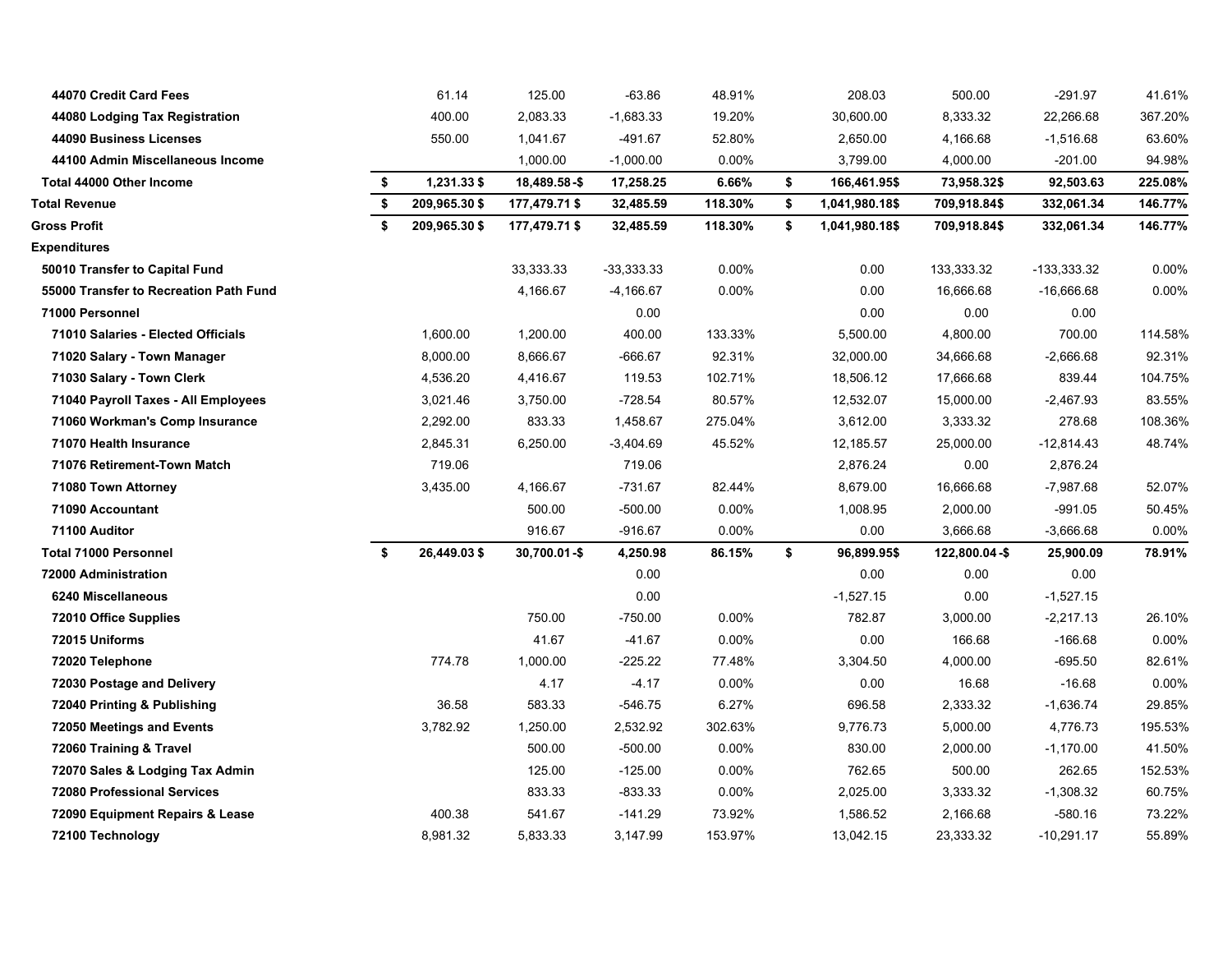| 72105 Community Engagement/Marketing       |      |             | 250.00         | $-250.00$   | 0.00%    | 217.65            | 1,000.00       | $-782.35$   | 21.77%   |
|--------------------------------------------|------|-------------|----------------|-------------|----------|-------------------|----------------|-------------|----------|
| <b>72106 Community Fund</b>                |      |             | 833.33         | $-833.33$   | 0.00%    | 50.00             | 3,333.32       | $-3,283.32$ | 1.50%    |
| 72107 Scholarships                         |      |             | 250.00         | $-250.00$   | $0.00\%$ | 0.00              | 1,000.00       | $-1,000.00$ | $0.00\%$ |
| 72110 Insurance                            |      |             | 2,500.00       | $-2,500.00$ | $0.00\%$ | 29,870.92         | 10,000.00      | 19,870.92   | 298.71%  |
| 72120 Codifying                            |      |             | 541.67         | $-541.67$   | $0.00\%$ | 0.00              | 2,166.68       | $-2,166.68$ | 0.00%    |
| 72130 Elections                            |      | 10,845.93   | 1,000.00       | 9,845.93    | 1084.59% | 12,616.16         | 4,000.00       | 8,616.16    | 315.40%  |
| 72140 Cnty Treasurer's Fees                |      | 1,134.80    | 1,375.00       | $-240.20$   | 82.53%   | 8,285.12          | 5,500.00       | 2,785.12    | 150.64%  |
| 72150 NWC of Govt                          |      |             | 97.25          | $-97.25$    | 0.00%    | 0.00              | 389.00         | $-389.00$   | 0.00%    |
| 72160 CML                                  |      |             | 31.92          | $-31.92$    | 0.00%    | 0.00              | 127.68         | $-127.68$   | 0.00%    |
| <b>72170 CAST</b>                          |      |             | 52.50          | $-52.50$    | 0.00%    | 630.00            | 210.00         | 420.00      | 300.00%  |
| 72180 Credit Card Charges                  |      | 54.43       | 100.00         | $-45.57$    | 54.43%   | 184.60            | 400.00         | $-215.40$   | 46.15%   |
| <b>Total 72000 Administration</b>          | - \$ | 26,011.14\$ | 18,494.17\$    | 7,516.97    | 140.65%  | \$<br>83,134.30\$ | 73,976.68\$    | 9,157.62    | 112.38%  |
| 73000 Town Hall Expense                    |      |             |                | 0.00        |          | 0.00              | 0.00           | 0.00        |          |
| 73010 Utilities                            |      | 1,082.20    | 1,000.00       | 82.20       | 108.22%  | 4,818.03          | 4,000.00       | 818.03      | 120.45%  |
| 73020 Trash                                |      | 175.21      | 150.00         | 25.21       | 116.81%  | 662.25            | 600.00         | 62.25       | 110.38%  |
| 73030 Supplies                             |      |             | 125.00         | $-125.00$   | 0.00%    | 0.00              | 500.00         | $-500.00$   | 0.00%    |
| 73040 Grounds & Snow Removal               |      |             |                | 0.00        |          | 28.64             | 0.00           | 28.64       |          |
| 73060 Repairs & Maintenance                |      | 157.38      | 416.67         | $-259.29$   | 37.77%   | 345.72            | 1,666.68       | $-1,320.96$ | 20.74%   |
| 73070 Employee Housing HOA                 |      | 307.00      | 307.00         | 0.00        | 100.00%  | 1,303.00          | 1,228.00       | 75.00       | 106.11%  |
| 73080 Employee Housing Utilities           |      | 718.05      | 300.00         | 418.05      | 239.35%  | 1,892.09          | 1,200.00       | 692.09      | 157.67%  |
| <b>73090 Employee Housing Supplies</b>     |      | 25.45       | 166.67         | -141.22     | 15.27%   | 25.45             | 666.68         | -641.23     | 3.82%    |
| <b>Total 73000 Town Hall Expense</b>       | \$   | 2,465.29 \$ | $2,465.34 - $$ | 0.05        | 100.00%  | \$<br>9,075.18\$  | $9,861.36 - $$ | 786.18      | 92.03%   |
| 74000 Planning & Zoning                    |      |             |                | 0.00        |          | 0.00              | 0.00           | 0.00        |          |
| 74010 P&Z Commission Salaries              |      | 700.00      | 700.00         | 0.00        | 100.00%  | 2,700.00          | 2,800.00       | $-100.00$   | 96.43%   |
| Total 74000 Planning & Zoning              | \$   | 700.00\$    | 700.00\$       | 0.00        | 100.00%  | \$<br>2,700.00\$  | $2,800.00 - $$ | 100.00      | 96.43%   |
| 75000 Municipal Court                      |      |             |                | 0.00        |          | 0.00              | 0.00           | 0.00        |          |
| 75010 Municipal Judge                      |      | 541.67      | 541.67         | 0.00        | 100.00%  | 2,166.68          | 2,166.68       | 0.00        | 100.00%  |
| 75020 Prosecutor                           |      | 800.00      | 800.00         | 0.00        | 100.00%  | 3,200.00          | 3,200.00       | 0.00        | 100.00%  |
| 75040 Court Administration                 |      |             | 83.33          | $-83.33$    | 0.00%    | 15.88             | 333.32         | $-317.44$   | 4.76%    |
| <b>Total 75000 Municipal Court</b>         | \$   | 1,341.67\$  | $1,425.00 - $$ | 83.33       | 94.15%   | \$<br>5,382.56\$  | $5,700.00 - $$ | 317.44      | 94.43%   |
| 76000 Public Safety                        |      |             |                | 0.00        |          | 0.00              | 0.00           | 0.00        |          |
| 76010 Salary - Police Department           |      | 24,569.34   | 23,333.33      | 1,236.01    | 105.30%  | 104,982.88        | 93,333.32      | 11,649.56   | 112.48%  |
| 76015 Office/General Administrative Expend |      |             | 333.33         | $-333.33$   | 0.00%    | 2,022.00          | 1,333.32       | 688.68      | 151.65%  |
| 76020 MERT                                 |      |             | 416.67         | $-416.67$   | 0.00%    | 0.00              | 1,666.68       | $-1,666.68$ | $0.00\%$ |
| 76030 Fuel                                 |      | 1,574.66    | 833.33         | 741.33      | 188.96%  | 3,465.13          | 3,333.32       | 131.81      | 103.95%  |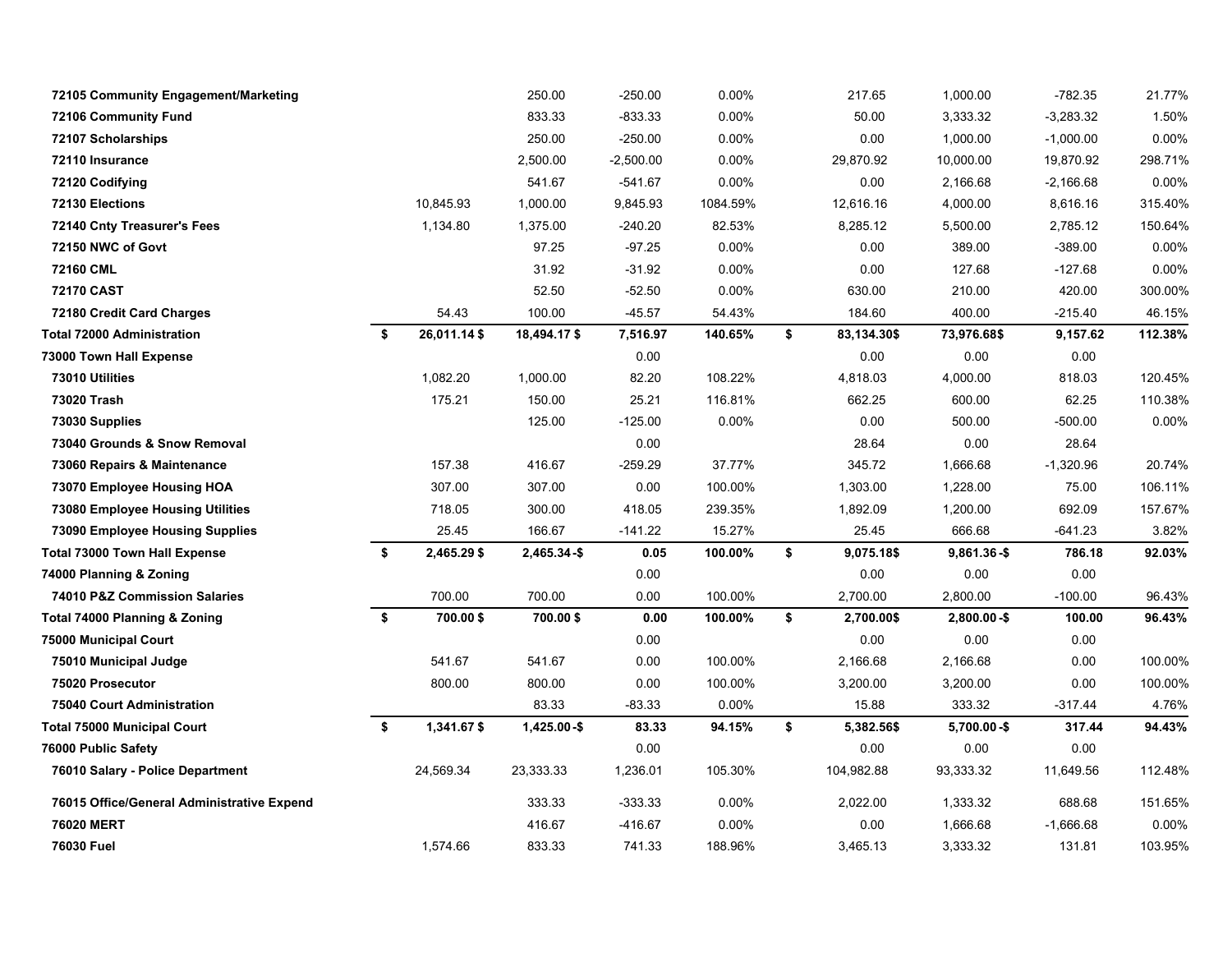| 76040 Supplies - Police                 | 276.89             | 1,250.00     | $-973.11$    | 22.15%  | 4,111.25           | 5,000.00      | $-888.75$    | 82.23%  |
|-----------------------------------------|--------------------|--------------|--------------|---------|--------------------|---------------|--------------|---------|
| 76050 Auto Repair & Maintenance         | 53.10              | 833.33       | $-780.23$    | 6.37%   | 398.64             | 3,333.32      | $-2,934.68$  | 11.96%  |
| 76060 Animal Shelter                    | 525.00             | 175.00       | 350.00       | 300.00% | 1,050.00           | 700.00        | 350.00       | 150.00% |
| 76070 Communication                     | 13,541.00          | 1,833.33     | 11,707.67    | 738.60% | 14,041.00          | 7,333.32      | 6,707.68     | 191.47% |
| <b>76080 HASMAT</b>                     |                    | 173.25       | $-173.25$    | 0.00%   | 2,183.00           | 693.00        | 1,490.00     | 315.01% |
| 76090 Radar Recertification             |                    | 16.67        | $-16.67$     | 0.00%   | 0.00               | 66.68         | $-66.68$     | 0.00%   |
| 76100 Training                          |                    | 666.67       | $-666.67$    | 0.00%   | 1,906.00           | 2,666.68      | $-760.68$    | 71.47%  |
| <b>76110 Professional Services</b>      |                    | 350.00       | $-350.00$    | 0.00%   | 0.00               | 1,400.00      | $-1,400.00$  | 0.00%   |
| 76115 CDOT/Extra Work                   |                    | 885.42       | $-885.42$    | 0.00%   | 0.00               | 3,541.68      | $-3,541.68$  | 0.00%   |
| <b>Total 76000 Public Safety</b>        | \$<br>40,539.99 \$ | 31,100.33\$  | 9,439.66     | 130.35% | \$<br>134,159.90\$ | 124,401.32\$  | 9,758.58     | 107.84% |
| 77000 Public Works                      |                    |              | 0.00         |         | 0.00               | 0.00          | 0.00         |         |
| 77010 Building Inspector                |                    |              | 0.00         |         | 4,150.74           | 0.00          | 4,150.74     |         |
| 77011 Building Contract                 |                    | 5,312.50     | $-5,312.50$  | 0.00%   | 0.00               | 21,250.00     | $-21,250.00$ | 0.00%   |
| 77017 Building Dept Auto Repair         |                    | 166.67       | $-166.67$    | 0.00%   | 651.31             | 666.68        | $-15.37$     | 97.69%  |
| 77020 Street Lights Utilities           | 135.50             | 166.67       | $-31.17$     | 81.30%  | 407.77             | 666.68        | $-258.91$    | 61.16%  |
| 77030 Snow Removal                      | 38,661.80          | 17,362.57    | 21,299.23    | 222.67% | 147,999.20         | 69,450.28     | 78,548.92    | 213.10% |
| 77040 Street Maintenance                |                    | 13,333.33    | $-13,333.33$ | 0.00%   | 0.00               | 53,333.32     | $-53,333.32$ | 0.00%   |
| 77050 Engineering                       |                    | 416.67       | -416.67      | 0.00%   | 0.00               | 1,666.68      | $-1,666.68$  | 0.00%   |
| 77060 Signs                             | 804.67             | 833.33       | $-28.66$     | 96.56%  | 804.67             | 3,333.32      | $-2,528.65$  | 24.14%  |
| 77090 Wildfire Grant Expenses           |                    | 10,000.00    | $-10,000.00$ | 0.00%   | 0.00               | 40,000.00     | $-40,000.00$ | 0.00%   |
| 77095 High Country Conservation Grant   |                    | 25.00        | $-25.00$     | 0.00%   | 0.00               | 100.00        | $-100.00$    | 0.00%   |
| 77100 Town Park Maintenance             |                    | 1,250.00     | $-1,250.00$  | 0.00%   | 0.00               | 5,000.00      | $-5,000.00$  | 0.00%   |
| 77203 Open Space/Trails Town Park       |                    |              | 0.00         |         | 177.38             | 0.00          | 177.38       |         |
| <b>Transfer to Capital</b>              |                    | 8,333.33     | $-8,333.33$  | 0.00%   | 0.00               | 33,333.32     | $-33,333.32$ | 0.00%   |
| <b>Total 77000 Public Works</b>         | \$<br>39,601.97\$  | 57,200.07-\$ | 17,598.10    | 69.23%  | \$<br>154,191.07\$ | 228,800.28-\$ | 74,609.21    | 67.39%  |
| 79000 Capital Improvements              |                    |              | 0.00         |         | 0.00               | 0.00          | 0.00         |         |
| 80100 Capital Expenses                  |                    |              | 0.00         |         | 0.00               | 0.00          | 0.00         |         |
| 81000 Road Projects                     |                    |              | 0.00         |         | 0.00               | 0.00          | 0.00         |         |
| 79018 Road Project Surveys              | 1,158.50           |              | 1,158.50     |         | 16,800.75          | 0.00          | 16,800.75    |         |
| <b>Total 81000 Road Projects</b>        | \$<br>1,158.50\$   | $0.00$ \$    | 1,158.50     |         | \$<br>16,800.75\$  | 0.00\$        | 16,800.75    |         |
| <b>Total 80100 Capital Expenses</b>     | \$<br>1,158.50\$   | $0.00$ \$    | 1,158.50     |         | \$<br>16,800.75\$  | 0.00\$        | 16,800.75    |         |
| <b>Total 79000 Capital Improvements</b> | \$<br>1,158.50 \$  | $0.00$ \$    | 1,158.50     |         | \$<br>16,800.75\$  | 0.00\$        | 16,800.75    |         |
| <b>Accrued Payroll Expenses</b>         |                    |              | 0.00         |         | 0.00               | 0.00          | 0.00         |         |
| <b>Company Contributions</b>            |                    |              | 0.00         |         | 0.00               | 0.00          | 0.00         |         |
| <b>Health Insurance</b>                 |                    | 833.33       | $-833.33$    | 0.00%   | 0.00               | 3,333.32      | $-3,333.32$  | 0.00%   |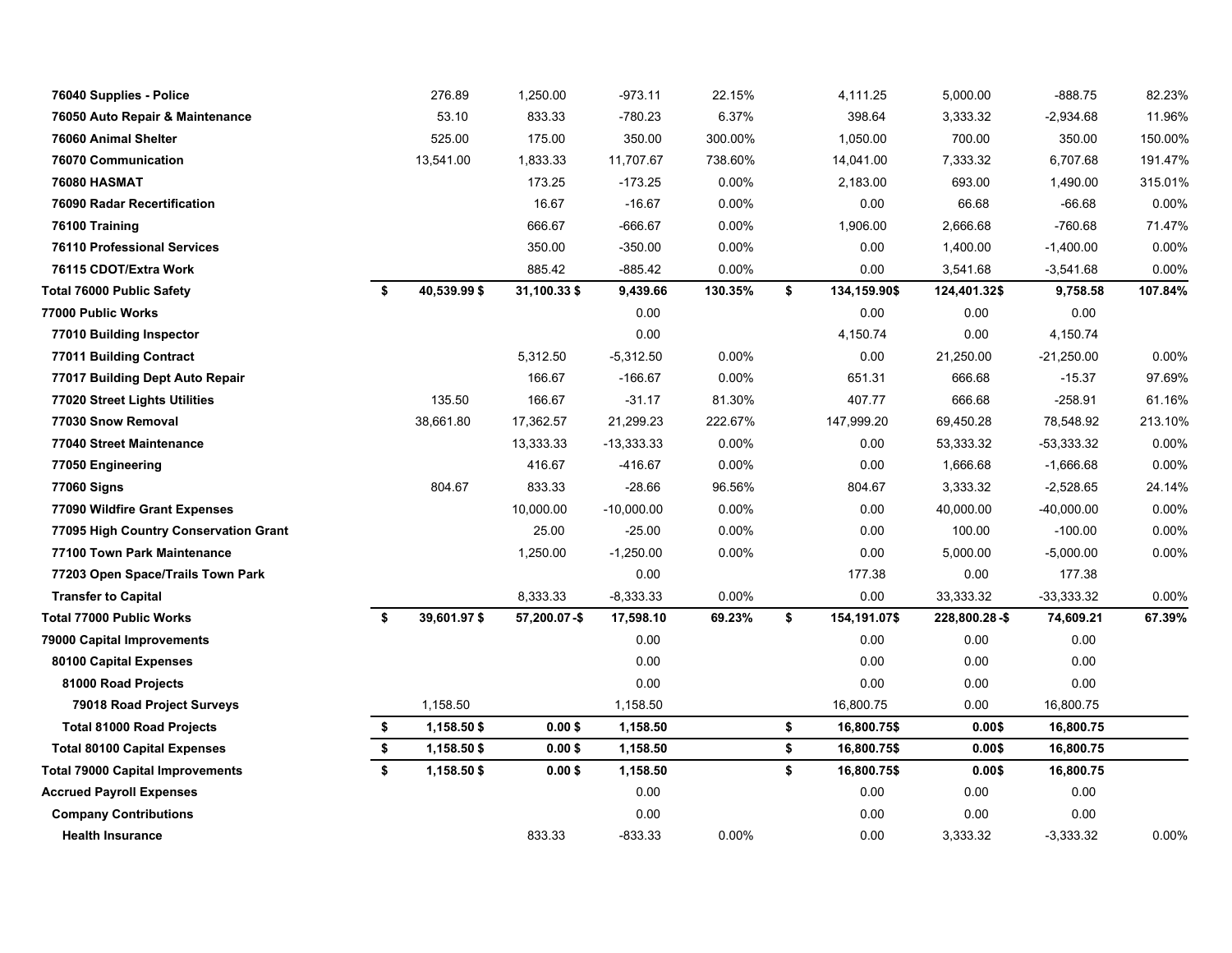| <b>Total Company Contributions</b>    | $0.00$ \$     | 833.33-\$     | 833.33    | $0.00\%$    | 0.00\$        | $3.333.32 - $$ | 3,333.32   | $0.00\%$  |
|---------------------------------------|---------------|---------------|-----------|-------------|---------------|----------------|------------|-----------|
| <b>Total Accrued Payroll Expenses</b> | $0.00$ \$     | 833.33-\$     | 833.33    | $0.00\%$    | 0.00\$        | $3.333.32 - $$ | 3.333.32   | $0.00\%$  |
| <b>Total Expenditures</b>             | 138.267.59 \$ | 180.418.25-\$ | 42.150.66 | 76.64%      | 502.343.71\$  | 721.673.00-\$  | 219.329.29 | 69.61%    |
| <b>Net Operating Revenue</b>          | 71.697.71-\$  | 2.938.54 \$   | 74.636.25 | $-2439.91%$ | 539.636.47-\$ | 11.754.16\$    | 551.390.63 | -4591.03% |
| <b>Net Revenue</b>                    | 71.697.71-\$  | 2.938.54 \$   | 74.636.25 | $-2439.91%$ | 539.636.47-\$ | 11.754.16\$    | 551,390.63 | -4591.03% |

Monday, May 16, 2022 09:19:58 AM GMT-7 - Accrual Basis